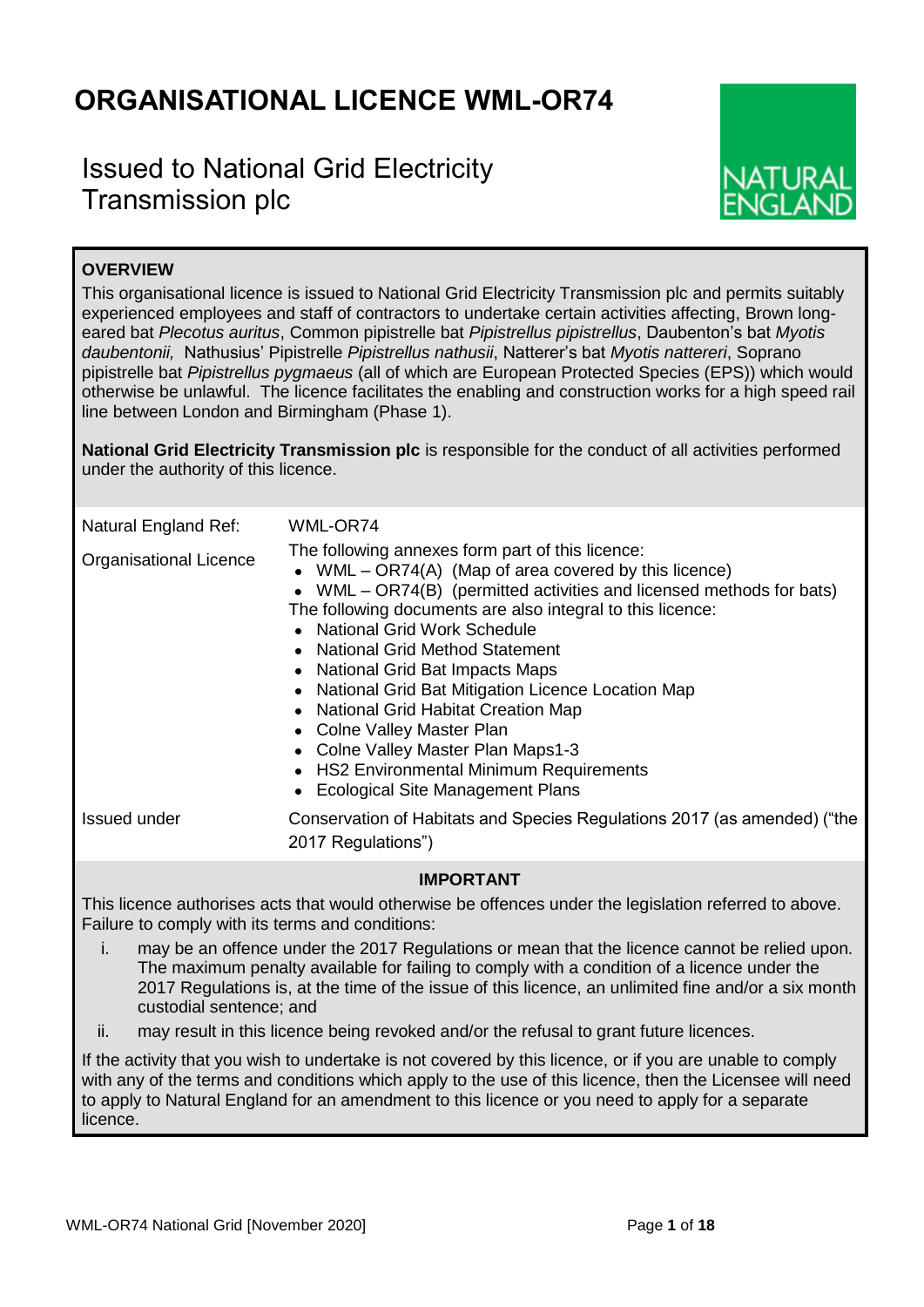This licence is not a consent or assent for the purposes of Part II of the Wildlife and Countryside Act 1981 (as amended) ("the 1981 Act") in respect to Sites of Special Scientific Interest. It is your responsibility to get consent if required (see Information & Advice note c).

Under the Conservation of Habitats and Species Regulations 2017 Natural England has granted this licence to affect Brown long-eared bat *Plecotus auritus,* Common pipistrelle bat *Pipistrellus pipistrellus,*  Daubenton's bat *Myotis daubentonii,* Nathusius' Pipistrelle *Pipistrellus nathusii,* Natterer's bat *Myotis nattereri,* Soprano pipistrelle bat *Pipistrellus pygmaeus* for the purpose of:

**Imperative reasons of overriding public interest including those of a social or economic nature and beneficial consequences of primary importance for the environment, under regulation 55(2)(e) of the 2017 Regulations, being satisfied that as regards the purpose specified in this licence that there is no satisfactory alternative and that the actions authorised will not be detrimental to the maintenance of the populations of the species concerned at a favourable conservation status in their natural range.**

to: **National Grid Electricity Transmission plc** (hereafter referred to as the "**Licensee**") of National Grid House, Warwick Technology Park, Gallows Hill, Warwick, Warwickshire, CV34 6DA.

**To:** Carry out the activities detailed in

• Annex WML –  $OR74(B)$ 

**Between the dates of:** 10 November 2020 and 31st December 2030

**Project Description:** Licensed activities associated with enabling and construction works for a high speed rail line between London and Birmingham (Phase 1).

**At:** The Licensed Area as shown in orange with blue outline on the map in Annex WML– OR74(A).

This licence is granted subject to the Licensee, including its servants and named agents, adhering to:

- the licence terms and conditions specified below and in the Annexes to this licence: and
- the National Grid Method Statement, the National Grid Work Schedule, the National Grid Bats Impacts Map, the National Grid Bat Compensation Maps, and the HS2 Environmental Minimum Requirements.

Terms and requirements that express conditionality are conditions of this licence whether so called or not.

The headings used in this licence and its Annexes are for convenience only and shall have no effect upon the interpretation of this licence or its conditions.

| <b>DEFINITIONS</b> used in this licence |                                                                                                                                                                                                                                                     |
|-----------------------------------------|-----------------------------------------------------------------------------------------------------------------------------------------------------------------------------------------------------------------------------------------------------|
| Accredited Agent(s)                     | A suitably trained and experienced person who has been appointed by the<br>Named Ecologist (in accordance with Condition 3) and who is able to carry<br>out work under this licence without the personal supervision of the Named<br>Ecologist.     |
| <b>Appointed Person</b>                 | An employee of the Licensee who is nominated to act as a single point of<br>contact for Natural England with regard to this licence and is responsible<br>for overseeing use of the licence, including record keeping, reporting and<br>compliance. |
| Assistant(s)                            | A person assisting a Named Ecologist or Accredited Agent who has been<br>appointed by the Named Ecologist (in accordance with Condition 3) and                                                                                                      |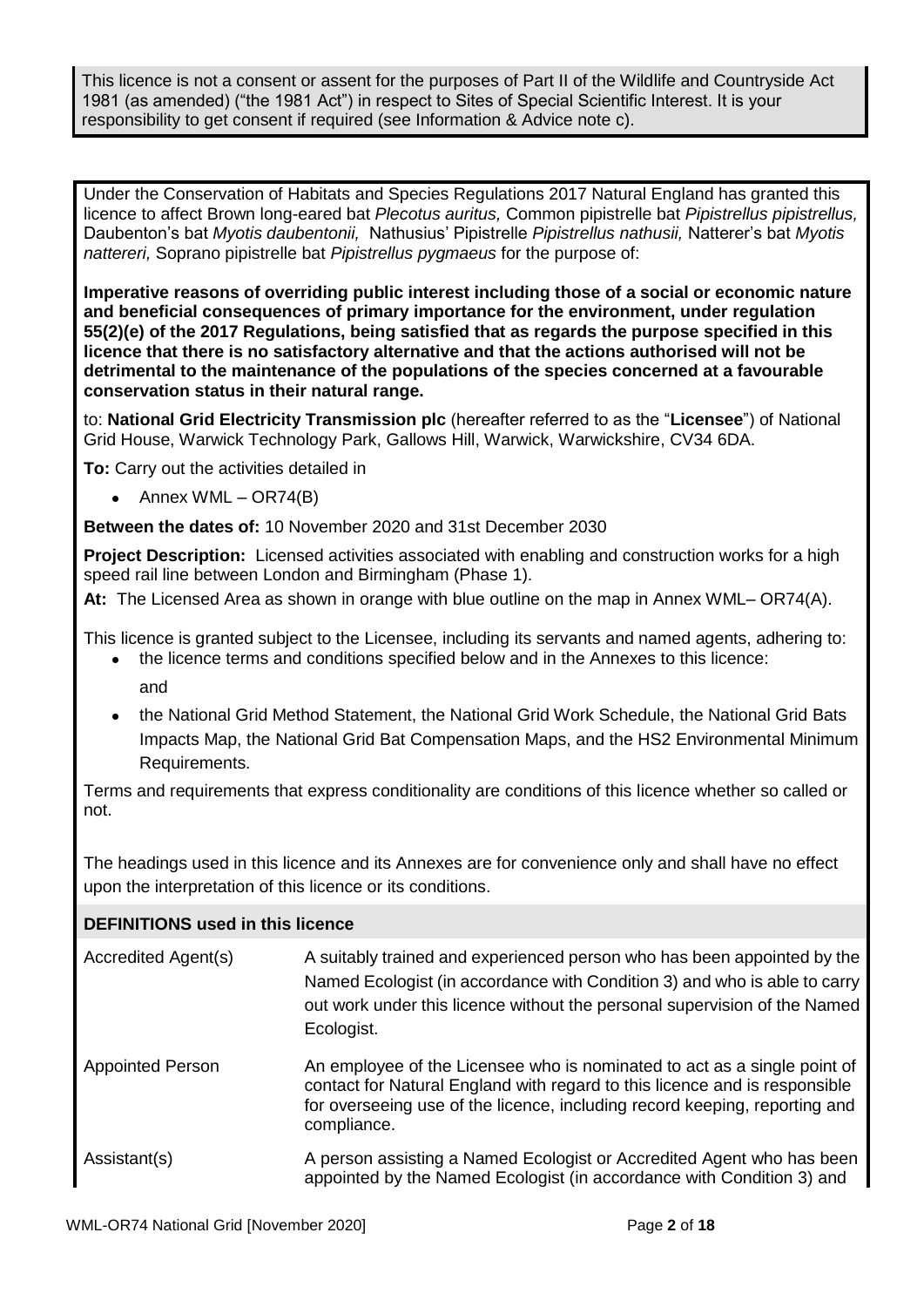|                                                              | who is only authorised to act under this licence whilst they are under the<br>direct supervision of the Named Ecologist or an Accredited Agent.                                                                                                                                                                                                             |
|--------------------------------------------------------------|-------------------------------------------------------------------------------------------------------------------------------------------------------------------------------------------------------------------------------------------------------------------------------------------------------------------------------------------------------------|
| <b>HS2 Environmental</b><br><b>Minimum Requirements</b>      | The environmental minimum requirements set out the government's high<br>level environmental and sustainability commitments that accompany the<br>High Speed Rail (London - West Midlands) Act 2017.                                                                                                                                                         |
| <b>Ecological Site</b><br><b>Management Plans</b><br>(ESMPs) | HS2 Ltd Contractors are required to produce ESMPs for habitat creation<br>areas, designated sites and ancient woodlands, as prescribed by<br>paragraph 4.8.3 of the Environmental Minimum Requirements (EMRs).<br>These plans set out the site-specific control measures for HS2<br>contractors working within local authorities along the Phase One route. |
| Licensed Area                                                | The area covered by this licence extending between TQ04958649 (south<br>west) to TQ05918863 (north east), as shown hatched in blue on the map<br>in Annex WML-OR74(A).                                                                                                                                                                                      |
| Named Ecologist                                              | being a professional<br>ecological consultant who has satisfied Natural England that he has the<br>relevant skills, knowledge and experience of the species concerned (or<br>such other person as approved in writing by Natural England) and who is<br>authorised by the Licensee to act on its behalf for the purposes of this<br>licence.                |
| <b>National Grid Bat Impacts</b><br>Maps                     | The impact map, given reference numbers Figure D, of the Licenced<br>Area submitted to Natural England on 16 July 2020, or the latest revised<br>version that has been submitted by the Licensee and approved in writing<br>by Natural England.                                                                                                             |
| <b>Bat Mitigation Licence</b><br><b>Location Map</b>         | The map, given reference number C5a, of the Licenced Area submitted<br>to Natural England on 08/10/2020 or the latest revised version that has<br>been submitted by the Licensee and approved in writing by Natural<br>England.                                                                                                                             |
| <b>National Grid Bat Habitat</b><br><b>Creation Map</b>      | The habitat creation map, given reference number Figure E3, of the<br>Licenced Area submitted to Natural England on 02 April 2020, or the<br>latest revised version that has been submitted by the Licensee and<br>approved in writing by Natural England.                                                                                                  |
| <b>Colne Valley Master Plan</b><br>Maps                      | The master plan maps, given reference number Maps 1-3, of the<br>Licenced Areas submitted to Natural England on 19 March 2020, or the<br>latest revised version that has been submitted by the Licensee and<br>approved in writing by Natural England.                                                                                                      |
| <b>Colne Valley Masterplan</b>                               | The master plan document for bats at the Licensed Area and future<br>licence applications for this phased or multi-plot development, submitted<br>to Natural England on 15 April 2020, or the latest revised version that has<br>been submitted by the Licensee and approved in writing by Natural<br>England.                                              |
| <b>National Grid Method</b><br><b>Statement</b>              | The method statement for bats at the Licensed Area, submitted to<br>Natural England using template WML-A13.3, on 02 April 2020, or the<br>latest revised version that has been submitted by the Licensee and<br>approved in writing by Natural England.                                                                                                     |
| <b>National Grid Work</b><br>Schedule                        | The schedule of works at the Licensed Area, submitted to Natural<br>England using template WML-A13a-E5a&b, 16 July 2020 or the latest                                                                                                                                                                                                                       |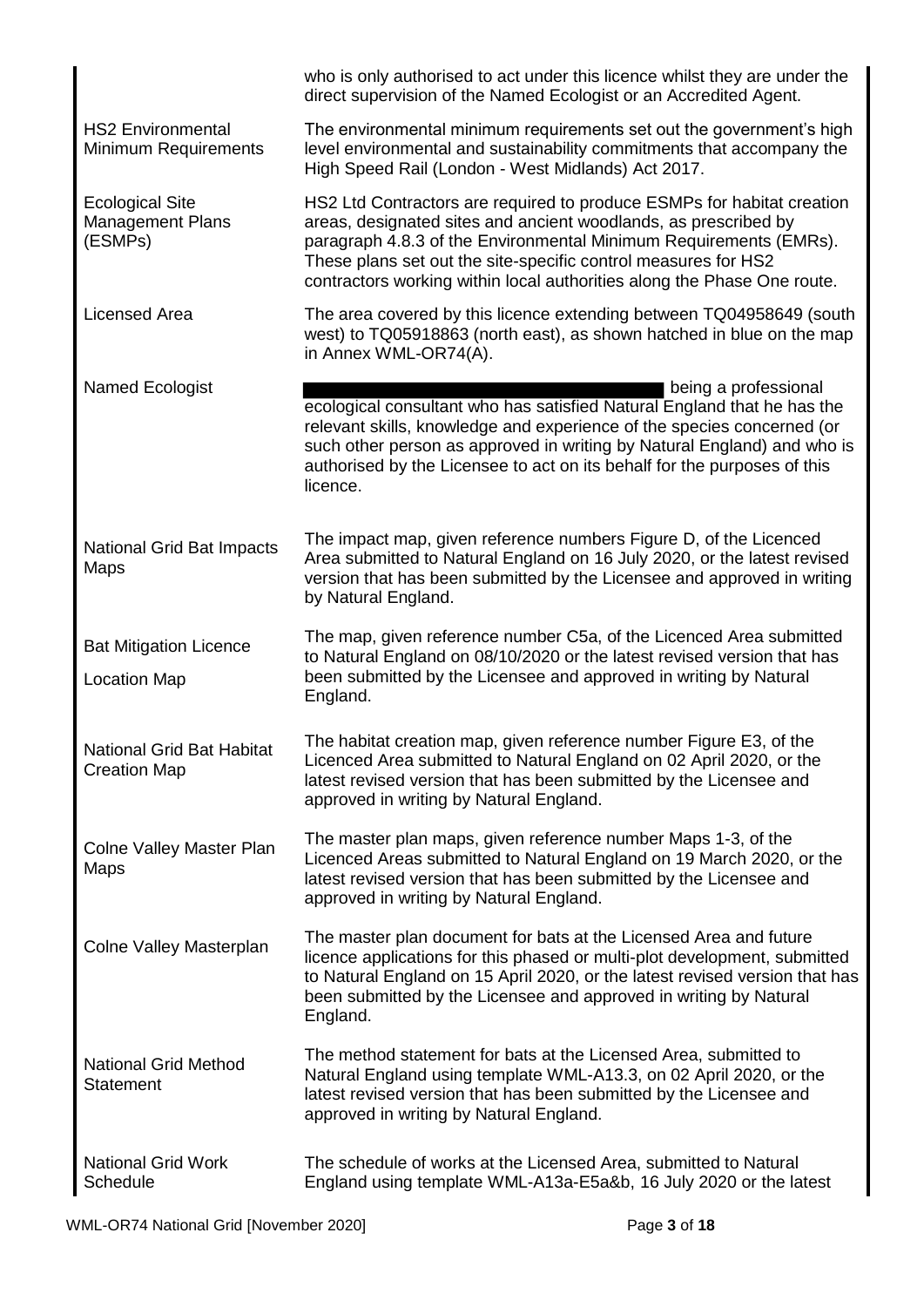revised version that has been submitted by the Licensee and approved in writing by Natural England.

References to specific sections, figures or other parts of a document apply to the relevant section, figure or part in the revised and approved version unless otherwise stated.

## **LICENCE CONDITIONS**

1. This licence includes Annex WML-OR74(A) and Annex WML-OR74(B), which contain additional terms and conditions of use.

## **People authorised to use this licence**

- 2. Licensed activities may only be carried out under this licence by:
	- a) the Named Ecologist;
	- b) Accredited Agents; and
	- c) Assistants.
- 3. An Accredited Agent or Assistant must carry a signed copy of the authorisation letter from the Named Ecologist, appointing them by name for the purpose of this licence, while carrying out licensed activities in the Licensed Area and must produce this authorisation letter to any police or Natural England officer on request.

## **Working under this licence**

- 4. The Licensee has primary responsibility for ensuring that all activities carried out in the Licensed Area comply with the terms and conditions of the licence.
- 5. Before commencing activities under this licence, the Licensee shall nominate an Appointed Person whose details will be provided to Natural England in writing to oversee use of this licence. The Licensee shall promptly update Natural England in writing of a replacement Appointed Person if that person changes.
- 6. The Named Ecologist is responsible for undertaking and/or overseeing the work undertaken in respect of the licensed species. The Named Ecologist is responsible for checking the suitability and competence of any Accredited Agents or Assistants employed in the Licensed Area to undertake the required duties.
- 7. The Licensee and all persons acting under this licence must comply with:
	- a) the terms and conditions of this licence and its Annexes WML OR74(A) and WML OR74(B); and
	- b) the National Grid Method Statement, Bat Mitigation Licence, National Grid Location Map, the National Grid Work Schedule, the National Grid Bat Impacts Map, the National Grid Compensation Maps and the Colne Valley Master Plan and Master Plan Maps; and
	- c) HS2 Environmental Minimum Requirements.
- 8. If there are conflicts or inconsistencies between commitments in the documents in condition 7(b) and the terms and conditions of this licence and its annexes, the licence and annexes will prevail. Any other conflicts or inconsistencies between the documents in condition 7(b) will be interpreted on a precautionary basis to ensure the protection of bats.
- 9. While engaged in licensed activities, the Licensee shall make a copy of the licence and its Annexes available for inspection on each site in the Licensed Area where the activities are taking place and shall produce it on demand to any constable or an officer of Natural England.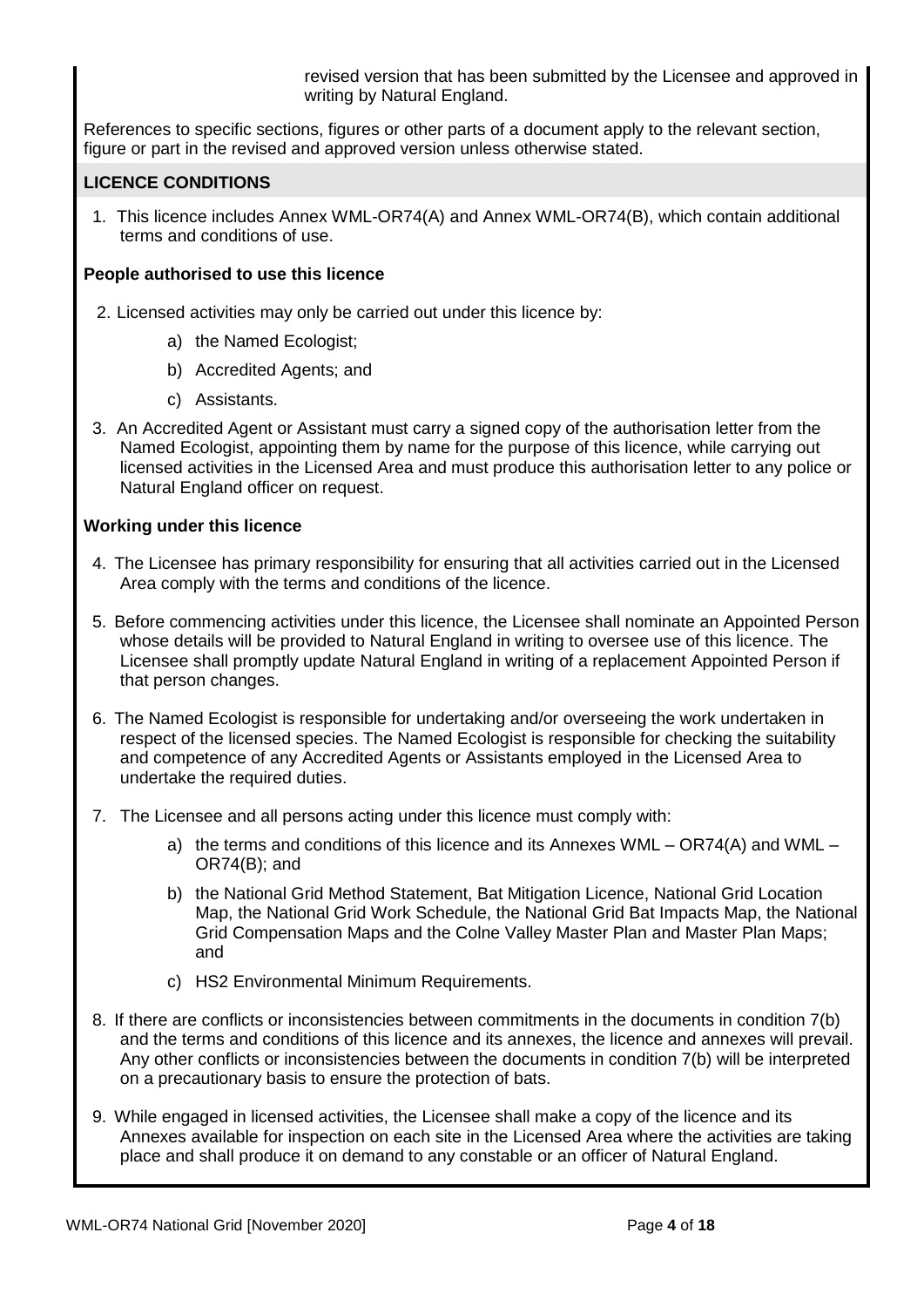10. All reasonable precautions must be taken to ensure that unnecessary suffering and harm to the species covered by this licence is avoided.

## **Where the licence may be used**

11. This licence may only be used within the Licensed Area and for the activities specified in Annex WML–OR74(B).

## **Surveying and Monitoring**

- 12. Pre-felling surveys must be appropriately resourced and undertaken at suitable times and in accordance with Annex WML-OR74(B).
- 13.Monitoring must be undertaken in accordance with section E4.2b of the National Grid Method Statement. Any relevant amendments to monitoring will be agreed with Natural England through a licence modification request.

## **Recording and reporting requirements**

- 14.The Licensee must maintain a record of all bat-related activities carried out under the authority of this licence necessary for reporting to Natural England, including (as a minimum):
	- a) a list of all persons authorised to act under the licence and in what capacity (i.e. Accredited Agent or Assistant);
	- b) any action undertaken under this licence;
	- c) any mitigation or compensation provision;
	- d) any surveying and monitoring conducted;
	- e) any dead or injured bat found in the Licensed Area; and
	- f) any incidents or reports of activities in breach of this licence, including details of steps taken, and any disciplinary, remedial or corrective action.

These records are to be kept until two years after the final licensed action is undertaken and are to be made available for inspection by Natural England at any reasonable time.

- 15.Survey and monitoring records for bats must be submitted to the Local Biological Record Centre and to the relevant national recording scheme (or National Biodiversity Network (NBN) Atlas if there is no appropriate scheme) every other year.
- 16.An annual report of activities conducted under this licence must be sent by the Licensee to Natural England (at the address given below) for the first reporting year of 20 July 2020 – 31 December 2020 and submitted by 14 January 2020, and thereafter by 14 January for each subsequent reporting year of 01 January – 31 December, even if the licence is not used.

#### **Future management**

- 17.Master Plan reference 'Colne Valley Masterplan' and its associated maps must be re-submitted, and updated if necessary, with any modifications to this licence and any future licence applications for this phased or multi-plot development.
- 18.All ESMPs applicable to the Licensed Area, or any part of it, must be updated by or on behalf of the Licensee in line with the licensing requirements. The Licensee shall ensure compliance with the requirements of all ESMPs applicable to the Licensed Area, or any part of it, for the full period of the licence and will consult with Natural England in relation to any amendment or proposed amendment to any such ESMP.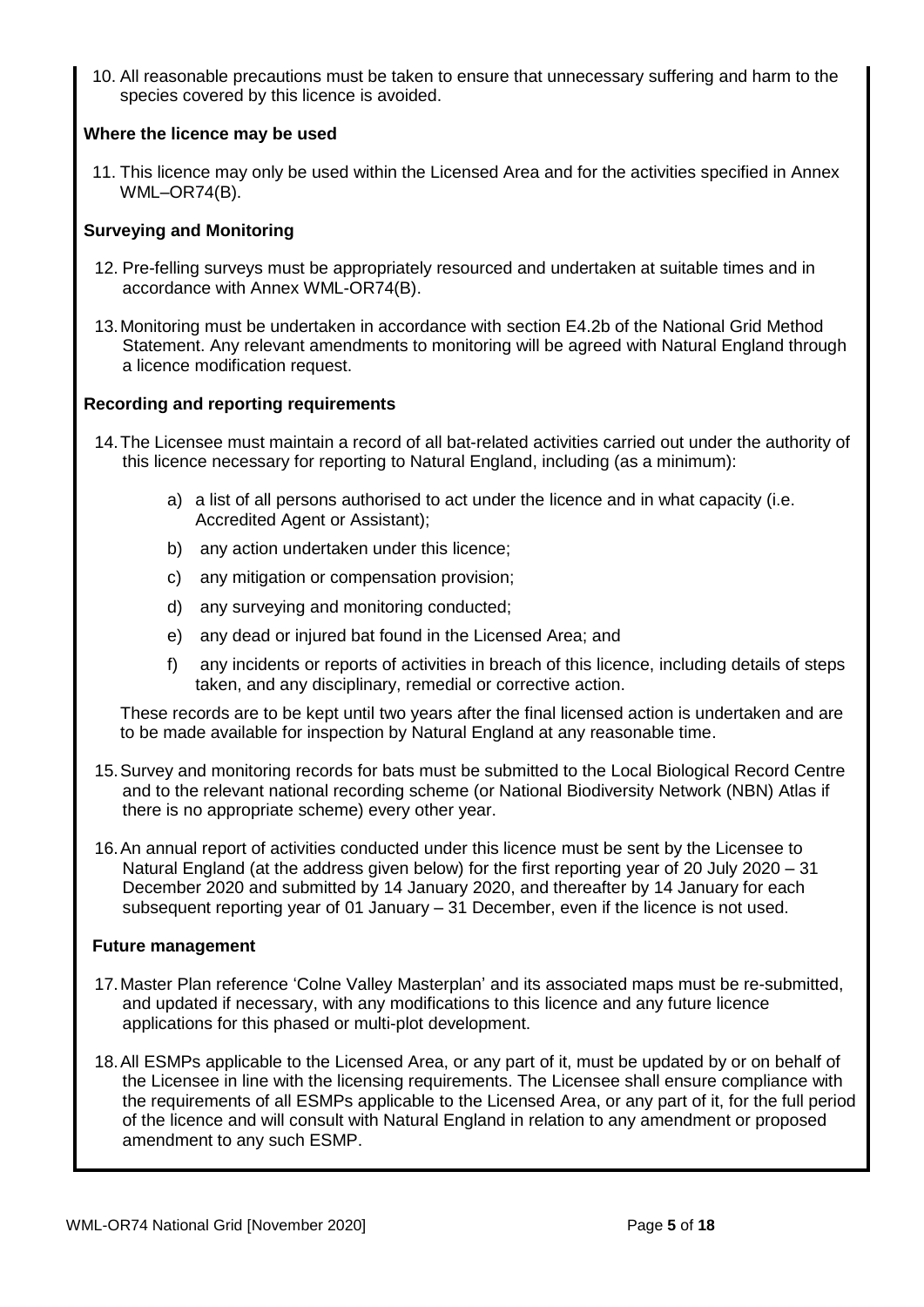## **Licence compliance**

- 19.For the purpose of ascertaining whether the conditions of this licence are being, or have been, complied with, the Licensee, the Named Ecologist and each Accredited Agent, Appointed Person and Assistant shall permit an officer of Natural England reasonable access to land where operations are being undertaken under this licence. Officers of Natural England shall also be permitted to be present during any operations carried out under the authority of this licence. Any such officer of Natural England may be required to produce his/her identification on demand and will be permitted to be accompanied by such persons as he/she considers necessary for the purpose of the visit. The Named Ecologist and each Accredited Agent, Appointed Person and Assistant shall give all reasonable assistance to an officerof Natural England and any persons accompanying him/her.
- 20.Failure to comply with the terms and conditions of this licence (including the recording and reporting requirements) will, by default, render this licence null and void and it may not be relied upon until such time that Natural England confirms in writing that its use may resume.
- 21.Natural England must be informed of all breaches to this licence within 48 hours of the Licensee becoming aware of a breach occurring. Unless advised otherwise by Natural England, the Licensee must take the necessary steps to address any breaches or poor practice identified as soon as practicable.

Issued by and on behalf of Natural England on: 03 November 2020

## **INFORMATION and ADVICE**

- a. Any requests for information in a licence will be considered under the Environmental Information Regulations 2004 and the Freedom of Information Act 2000 as appropriate.
- b. The licence may be modified, extended, terminated or revoked at any time by Natural England or the Secretary of State, but this will not be done unless there are good reasons for doing so.
- c. This licence conveys no authority for actions prohibited by any other legislation. For example, anyone acting under this licence is not exempt from the provisions of Section 28E of the 1981 Act. This means that owners/occupiers are obliged to give notice to Natural England if they propose to carry out an operation likely to damage a Site of Special Scientific Interest (SSSI). To identify SSSIs and the features for which they are designated, refer to www.magic.gov.uk. For further advice or to request consent for an activity please contact the Natural England 'Responsible Officer' for the relevant site(s). Contact details are available from the Natural England Enquiry Service (see below).
- d. No person convicted on or after 1 January 2010 of an offence under the Conservation of Habitats and Species Regulations 2017, the 1981 Act, the Protection of Badgers Act 1992, the Deer Act 1991, the Hunting Act 2004, the Wild Mammals (Protection) Act 1996, the Animal Welfare Act 2006 or the Protection of Animals Act 1911 (all as amended) may use this licence without the permission of Natural England unless, in respect of that offence, either:
	- i. they are a rehabilitated person for the purposes of the Rehabilitation of Offenders Act 1974 and their conviction is treated as spent; or
	- ii. a court has made an order discharging them absolutely.

Any request to use the licence by a person to whom this note applies will be considered on its merits.

e. The common name or names of species given in the Licence, Annexes, and associated documents are included by way of guidance only; in the event of any dispute or proceedings, it is the scientific name of a species that will be taken into account.

#### **Training requirements**

f. Training must be relevant to the conditions and the activities permitted by the licence and should be undertaken at regular intervals. This should include: identification of European and other protected species, and non-native species relevant to the activities authorised by this licence and signs indicating they may be present; surveying techniques; best practice guidance and reasonable avoidance measures; mitigation techniques and methods, and a working knowledge of the relevant law.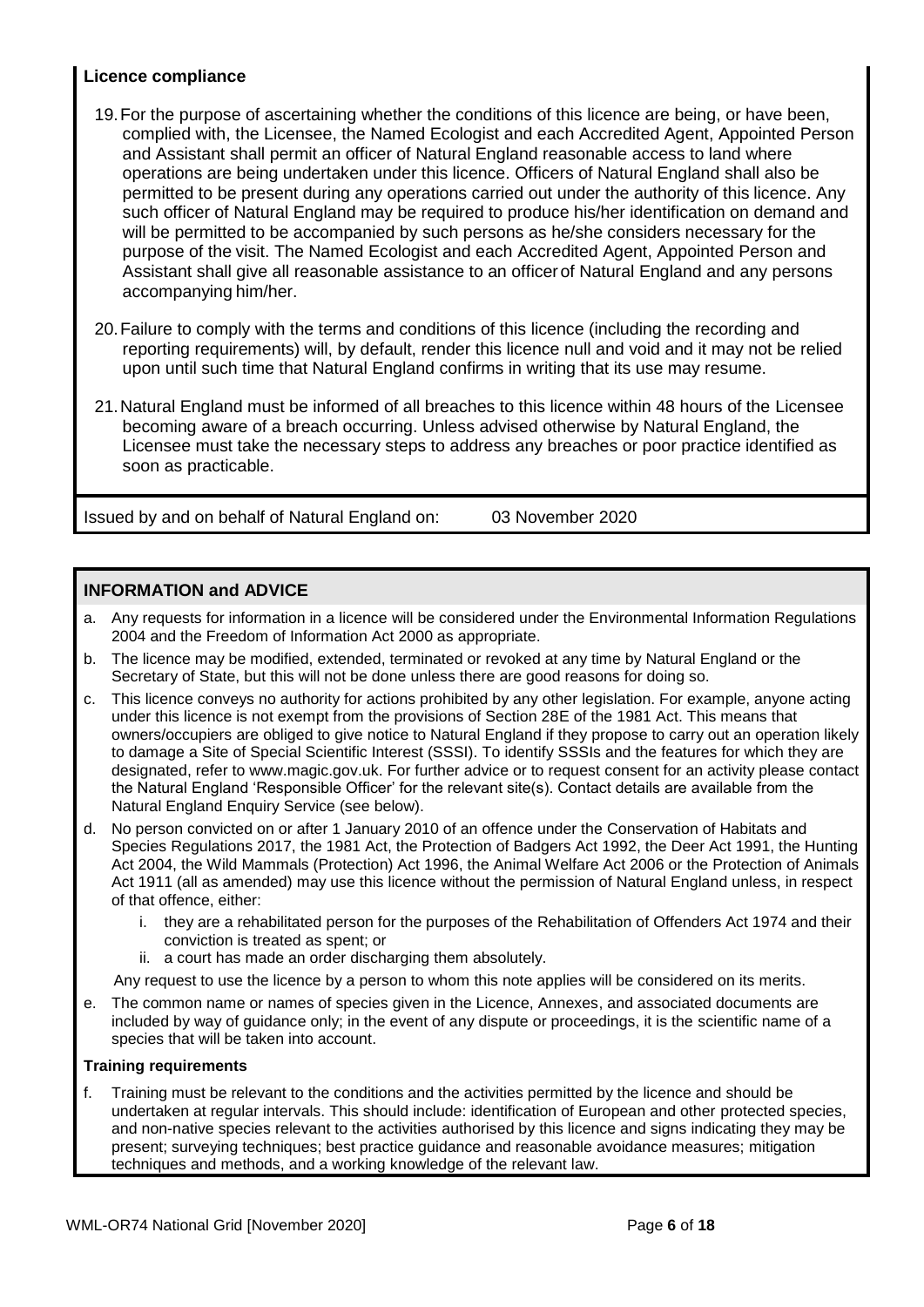#### **General Welfare Considerations**

- g. Persons acting under this licence may photograph any protected species named in this licence in connection with licensed work provided that this causes no additional disturbance or any other harm.
- h. Under the Animal Welfare Act 2006 it is an offence to cause any unnecessary suffering to an animal under the control of man (section 4). This applies to the treatment of animals (including non-target species) held in nets, traps, etc.

#### **The limits of licences**

- i. Licences permit action only for the purposes specified on that licence.
- j. Licences do not permit actions prohibited under any other legislation (unless it is clearly stated that the licence does), nor do they confer any right of entry upon land.
- k. Unless otherwise stated the provisions of Natural England licences only apply landward of the mean low water mark in England. The Marine Management Organisation is responsible for all licensing seaward of the mean low water mark.
- l. No work shall be carried out under this licence on a National Nature Reserve except with the prior written permission of Natural England's 'SSSI Adviser' for the relevant site(s) (contact details available from Enquiry Service – see below ).

#### **Compliance and enforcement**

- m. The Licensee is expected to monitor compliance with the licence and to take action in the event that poor practice and/or non-compliance are identified. A person may be barred from using this licence by Natural England, for example, if that person breaches the conditions of this licence. In these circumstances Natural England will notify the Licensee.
- n. Natural England checks compliance with licences and the attached conditions. Where breaches are identified, these may be subject to enforcement action.

| <b>Contact details for Natural England</b>                                           |                                            | Other useful contacts                                                                                                           |  |  |  |  |
|--------------------------------------------------------------------------------------|--------------------------------------------|---------------------------------------------------------------------------------------------------------------------------------|--|--|--|--|
| For licensing enquiries (& Reporting):                                               |                                            | Local Record Centres: to find out where your nearest Local                                                                      |  |  |  |  |
| Telephone 020 802 61089                                                              |                                            | Record Centre is visit the Association of Local Environmental<br>Record Centres website at: http://www.alerc.org.uk/find-an-    |  |  |  |  |
| Email                                                                                | HS2wildlifelicensing@naturalengland.org.uk | Irc.html                                                                                                                        |  |  |  |  |
| <b>Postal address</b>                                                                |                                            |                                                                                                                                 |  |  |  |  |
| Wildlife Licensing, Natural England, Horizon House,<br>Deanery Road, Bristol BS1 5AH |                                            | <b>Legislation:</b> to view the full text of the legislation referred to in<br>this licence visit http://www.legislation.gov.uk |  |  |  |  |
| For other enquiries use the Enquiry Service:                                         |                                            |                                                                                                                                 |  |  |  |  |
| <b>Telephone</b><br>0300 060 3900                                                    |                                            | <b>Feedback and Complaints:</b> we welcome and value your<br>compliments, complaints, suggestions and comments about our        |  |  |  |  |
| Email                                                                                | enquiries@naturalengland.org.uk            | services. Please see our 'Contact us' section for more details.                                                                 |  |  |  |  |
| Web                                                                                  | Natural England - GOV.UK                   | https://www.gov.uk/government/organisations/natural-<br>england#org-contacts                                                    |  |  |  |  |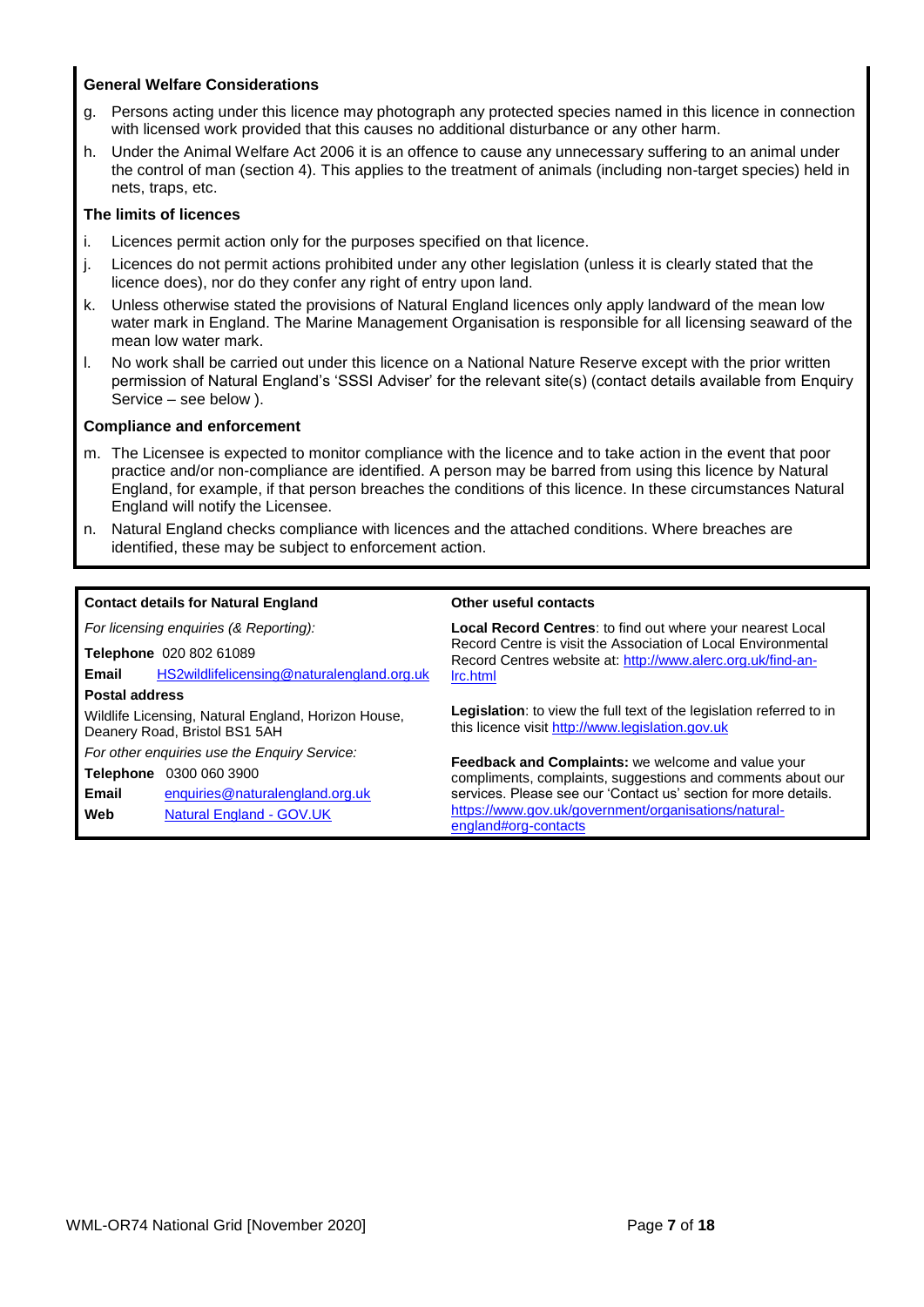## **Using and Sharing Your Information**

#### **Who is collecting my data?**

The data controller is Natural England, Foss House, Kings Pool, 1-2 Peasholme Green, York, Y01 7PX. You can contact the Natural England Data Protection Manager at: Natural England, County Hall, Spetchley Road, Worcester, WR5 2NP; foi@naturalengland.org.uk.

Any questions about how we are using your personal data and your associated rights should be sent to the above contact. The Data Protection Officer responsible for monitoring that Natural England is meeting the requirements of the legislation is: Defra group Data Protection Officer, Department for Environment, Food and Rural Affairs, SW Quarter, 2nd floor, Seacole Block, 2 Marsham Street, London SW1P 4DF. DefraGroupDataProtectionOfficer@defra.gsi.gov.uk.

#### **What of my data is being collected and how is it used? What is the legal basis for the processing?**

The information on the licence application form and any supporting material will be used by Natural England to undertake our licensing functions. This will include, but is not limited to assessing your application, issuing a licence if applicable, monitoring compliance with licence conditions and collating licence returns and reports. The personal information we will process will include, but is not limited to your name and contact details, customer type and reasons for wanting a licence.

Processing is necessary for the performance of a task carried out in the public interest or in the exercise of official authority vested in the data controller. That task is to conduct the licensing functions as delegated by Defra to Natural England under Part 8 Agreement under section 78 of the Natural Environment and Rural Communities Act 2006

#### **Who will my data be shared with?**

Your personal data may be shared by us with the Department for Food, Environment and Rural Affairs and its executive agencies including the Rural Payments Agency and the Environment Agency. This will be used to monitor and evaluate the effectiveness of our work.

- It may also be shared with:
	- Police.
	- HS2 LTD.

We will respect personal privacy, whilst complying with access to information requests to the extent necessary to enable Natural England to comply with its statutory obligations under the Environmental Information Regulations 2004, and the Freedom of Information Act 2000.

#### **If you are relying on my consent to process my data, can I withdraw my consent**? No, because the processing is not based on consent.

**How long will my data be held for?**

Your personal data will be kept by us for 7 years after the expiry of your licence or longer if stated in the licence conditions.

#### **What will happen if I don't provide the data?**

Failure to provide this information will mean that Natural England will not be able process your licence application.

#### **Will my data be used for automated decision-making or profiling?**

The information you provide is not connected with individual decision making (making a decision solely by automated means without any human involvement) or profiling (automated processing of personal data to evaluate certain things about an individual).

#### **Will my data be transferred outside of the EEA?**

The data you provide will not be transferred outside the European Economic Area.

#### **What are my rights?**

A list of your rights under the General Data Protection Regulation, the Data Protection Act 2018, is accessible at: https://ico.org.uk/for-organisations/guide-to-the-general-data-protection-regulationgdpr/individual-rights/

#### **How do I complain?**

You have the right to lodge a complaint with the ICO (supervisory authority) at any time. Should you wish to exercise that right full details are available at: https://ico.org.uk/for-organisations/quide-to-the-general-dataprotection-regulation-gdpr/individual-rights/

#### **Natural England's Information Charter can be found here:**

https://www.gov.uk/government/organisations/natural-england/about/personal-information-charter

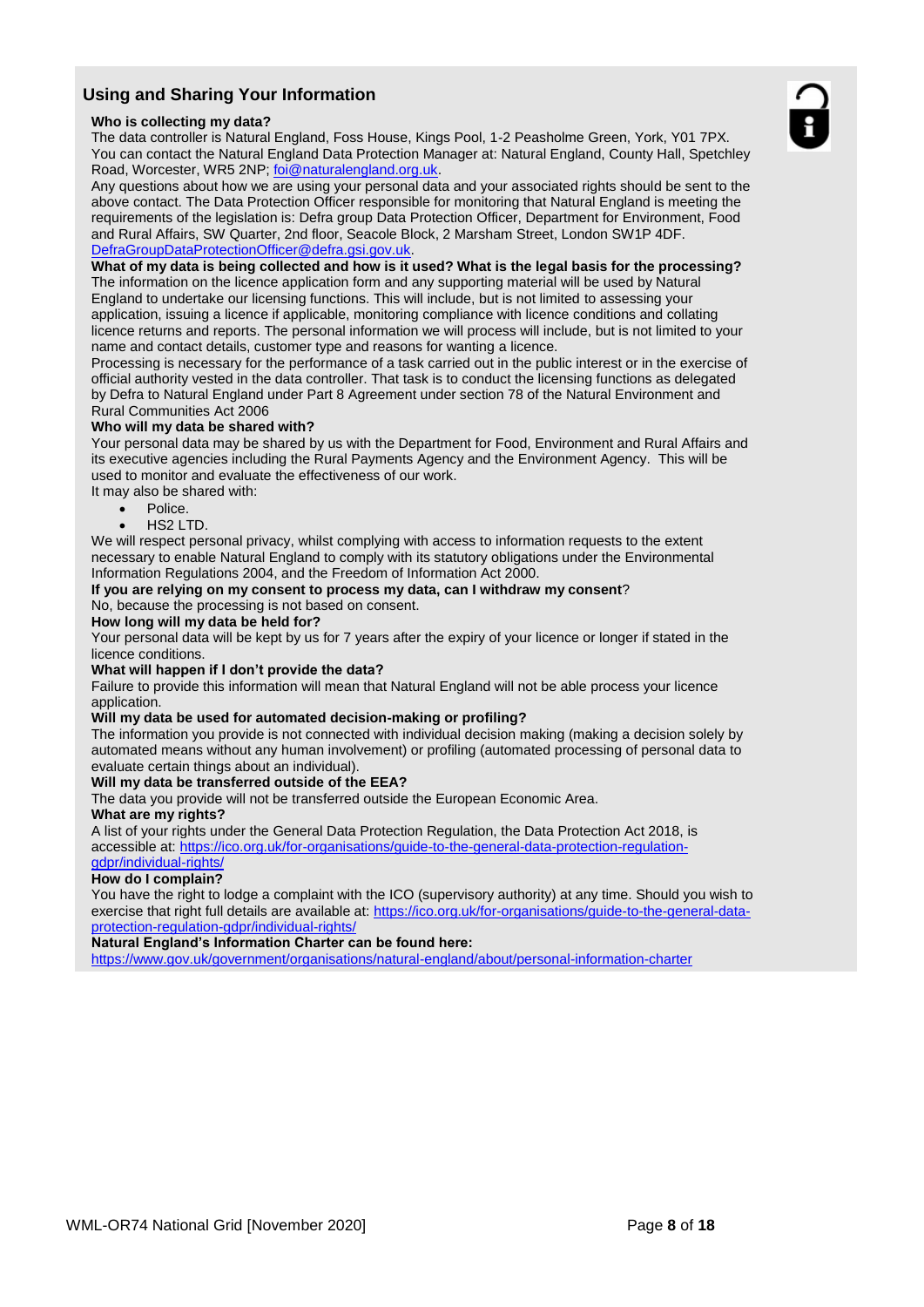# **ANNEX WML – OR74(A)**

This Annex defines the boundaries and areas of the Licensed Area – As shown on Figure C5a



IATI IRAI

ا 1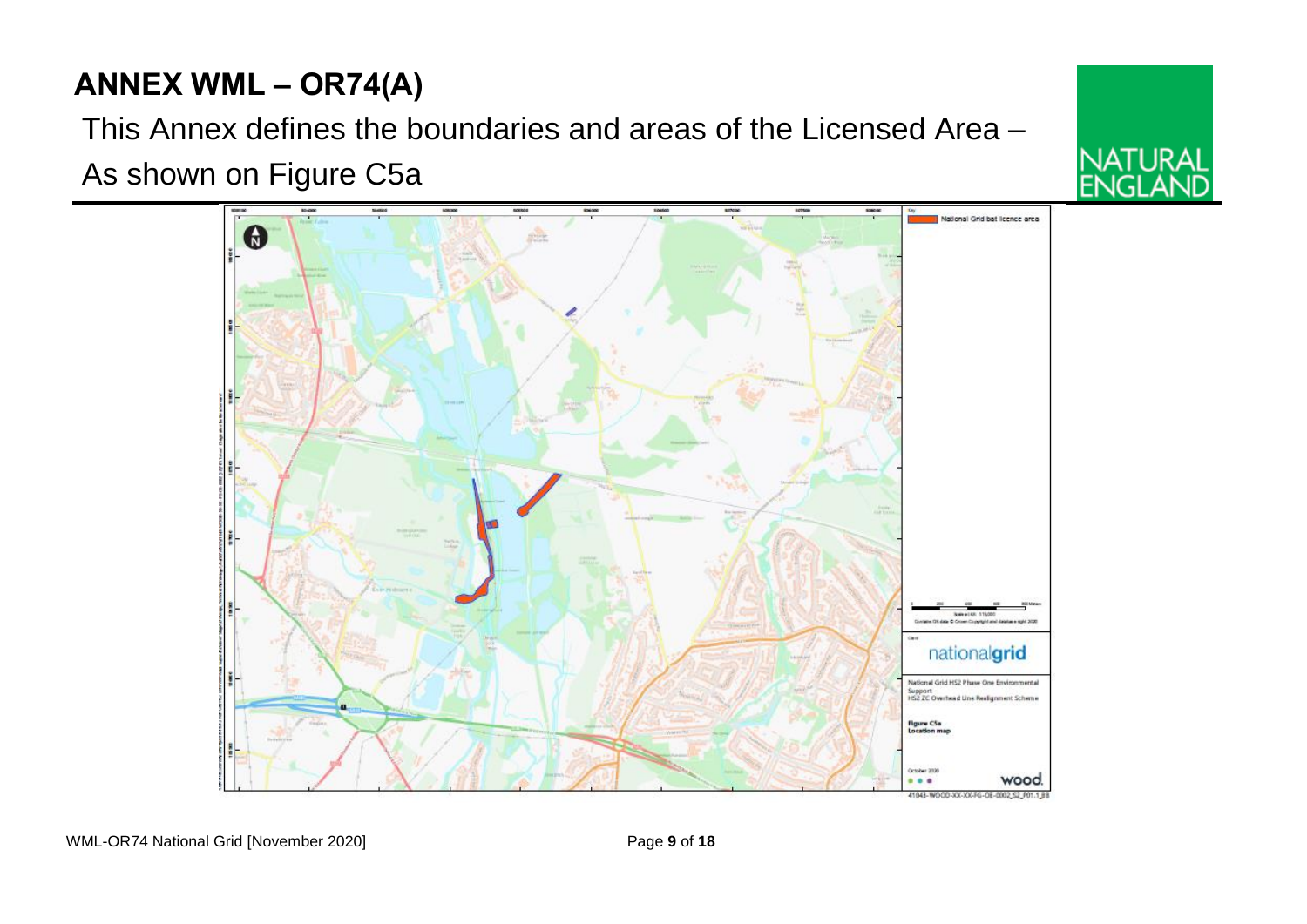# **ANNEX WML – OR74(B)**

# Permitted activities and licensed methods for bats within the Licensed Area



## **OVERVIEW**

This Annex specifies the activities and operations affecting bats that are permitted within the Licensed Area and includes relevant conditions. Surveys and inspections for bats in trees identified as having bat roost potential must be undertaken to establish whether bats are present prior to undertaking tree works. This Annex does not permit works to trees where a species of bat or roost types not covered by this licence is present.

- **Activities permitted** I. Capture
	- II. Transport
	- III. Disturb
	- IV. Damage or destroy the resting places
	- V. Damage or destroy breeding places of specified bat species (See Table 1 and Table 2 below).

This licence permits activities affecting the following roost types only: Feeding roosts; Day roosts; Night roosts; Transitional/occasional roosts; Satellite roosts; Maternity roosts, and Hibernation roosts (see Definitions at Condition B27).

**Purpose(s) for which these activities may be conducted** Imperative reasons of overriding public interest including those of a social or economic nature and beneficial consequences of primary importance for the environment.

## **IMPORTANT**

These activities are subject to the terms and conditions set out in the main licence in addition to those in this Annex. All terms and conditions in this Annex must be fully adhered to whether or not they are identified in Table 1. Terms and conditions that have a particular relevance to an activity are identified in Table 1 for ease of reference only.

Definitions in the main licence also apply to this Annex and further definitions specific to this Annex are set out at Conditions B27 and B28.

#### **Interpreting the table of permitted activities and operations**

- *Permitted activities and operations*: a brief description of each activity or operation permitted under the licence.
- *Actions made lawful by this licence:* for each activity or operation listed the presence of a corresponding 'X' indicates which acts are made lawful if conducted in accordance with the terms and conditions of this licence.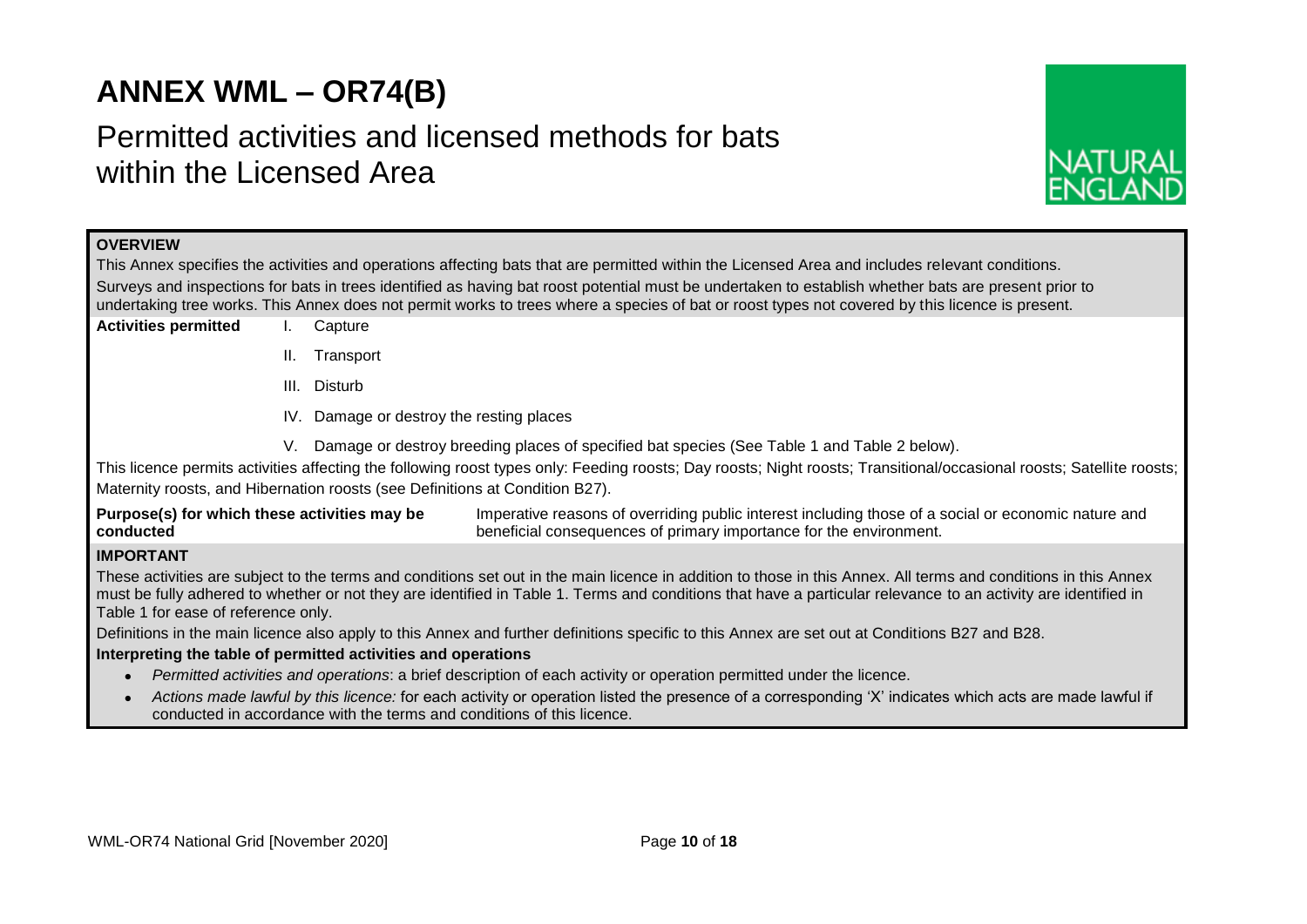| <b>Table 1. Permitted activities and operations</b>                              |                           |                           |                           |                             |                          |                          |                                     |                                                                                                       |                                                                                                                                                                                                    |                                                                                 |
|----------------------------------------------------------------------------------|---------------------------|---------------------------|---------------------------|-----------------------------|--------------------------|--------------------------|-------------------------------------|-------------------------------------------------------------------------------------------------------|----------------------------------------------------------------------------------------------------------------------------------------------------------------------------------------------------|---------------------------------------------------------------------------------|
|                                                                                  |                           | licence                   |                           | Actions made lawful by this |                          |                          |                                     | <b>Additional</b><br>condition No.<br>especially<br>relevant to the<br>action                         | <b>Permitted</b><br>methods                                                                                                                                                                        | <b>Species</b><br>permitted                                                     |
| <b>Permitted activities</b><br>and operations                                    | Capture                   | Transport                 | <b>Disturb</b>            | resting place<br>Damage     | breeding sites<br>Damage | resting place<br>Destroy | Destroy<br>aeding sites<br>breeding |                                                                                                       |                                                                                                                                                                                                    |                                                                                 |
| Noise, lighting and<br>vibration caused by<br>construction related<br>activities |                           |                           | X                         | X                           |                          |                          |                                     | B1, B2, B3, B4,<br><b>B10</b>                                                                         | Disturbance by<br>noise, lighting and<br>vibration                                                                                                                                                 |                                                                                 |
| Pre-works inspection<br>of trees                                                 | X                         | $\boldsymbol{\mathsf{X}}$ | X                         | $\pmb{\times}$              |                          |                          |                                     | B1, B2, B3, B4,<br>B5, B6, B15                                                                        | By hand;<br>Endoscope; Torch<br>illumination; Static<br>hand-held net;                                                                                                                             | Brown long-eared bat,<br>Common pipistrelle bat,<br>Daubenton's bat, Natterer's |
| Roost loss through<br>tree felling                                               | $\boldsymbol{\mathsf{X}}$ | $\times$                  | $\boldsymbol{\mathsf{X}}$ | X                           | X                        | X                        |                                     | B1, B2, B3, B4,<br>B5, B6, B7, B8,<br>B9, B10, B11,<br>B12, B13, B14,<br>B15, B16, B17,<br><b>B18</b> | Exclusion by one<br>way door or valve;<br>Permanent<br>exclusion;<br><b>Destructive Search</b><br>by Soft Demolition;<br><b>Destructive Search</b><br>by Soft Felling;<br>Mechanical<br>Demolition | bat, Nathusius Pipistrelle,<br>Soprano pipistrelle bat,                         |

#### **Table 1: Permitted activities and operations**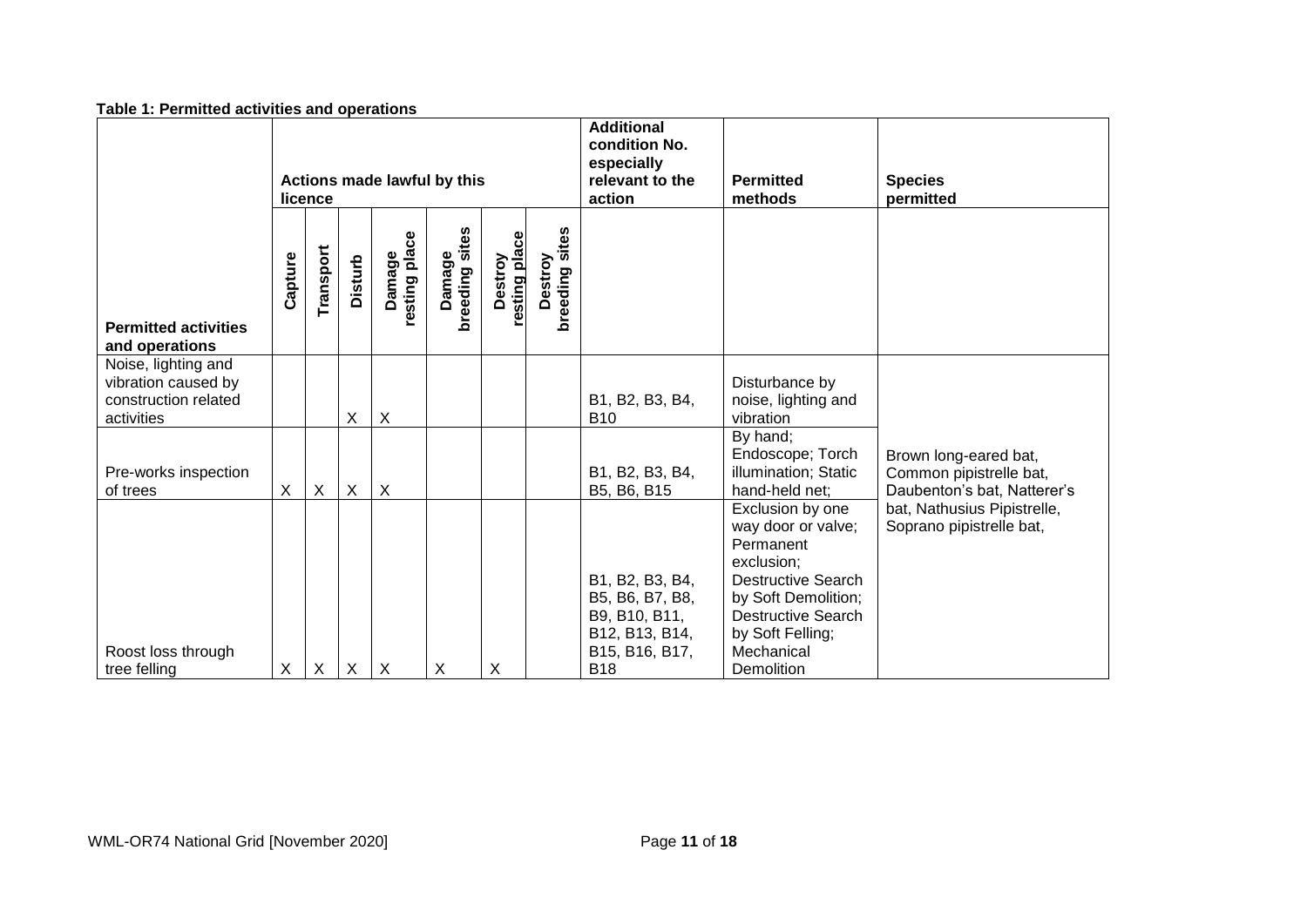| Table 2: Licensable activities and maximum numbers: |  |  |  |  |  |  |
|-----------------------------------------------------|--|--|--|--|--|--|
|-----------------------------------------------------|--|--|--|--|--|--|

| Species                       | Licensable activities and maximum numbers: |                |                |                            |                             |                             |                              |  |
|-------------------------------|--------------------------------------------|----------------|----------------|----------------------------|-----------------------------|-----------------------------|------------------------------|--|
|                               | Capture                                    | Transport      | <b>Disturb</b> | Damage<br>resting<br>place | breeding<br>Damage<br>sites | Destroy<br>resting<br>place | breeding<br>Destroy<br>sites |  |
| Brown long-<br>eared bat      | 20                                         | 20             | Not Specified  | $\overline{2}$             | $\overline{0}$              | 16                          |                              |  |
| Common<br>pipistrelle bat     | 3                                          | 3              | Not Specified  |                            | $\overline{0}$              |                             | 0                            |  |
| Daubenton's<br>bat            | $\overline{2}$                             | $\overline{2}$ | Not Specified  |                            | $\mathbf 0$                 |                             |                              |  |
| Natterer's bat                | $\overline{2}$                             | $\overline{2}$ | Not Specified  |                            | $\overline{0}$              |                             | 0                            |  |
| Nathusius'<br>Pipistrelle bat |                                            |                | Not Specified  |                            | $\mathbf 0$                 |                             | $\mathbf 0$                  |  |
| Soprano<br>pipistrelle bat    | 10                                         | 10             | Not Specified  |                            | $\overline{0}$              |                             |                              |  |

The maximum number(s) stated in the above table refers to the maximum number of individuals of the stated species that can be captured or transported under the terms of this licence and the maximum number/s of resting places (see definition B27) or breeding sites that can be damaged or destroyed under this licence (if applicable).

## **ANNEX B LICENCE CONDITIONS**

## **Working under this licence:**

- B1. This licence is only to be used in connection with the Project Description and only when alternatives recognised by the Named Ecologist or an Accredited Agent are not appropriate to the conservation of bats.
- B2. The Licensee, the Named Ecologist, Accredited Agents, the Appointed Person and Assistants must adhere to the activities and timescales agreed in the National Grid Work Schedule**.**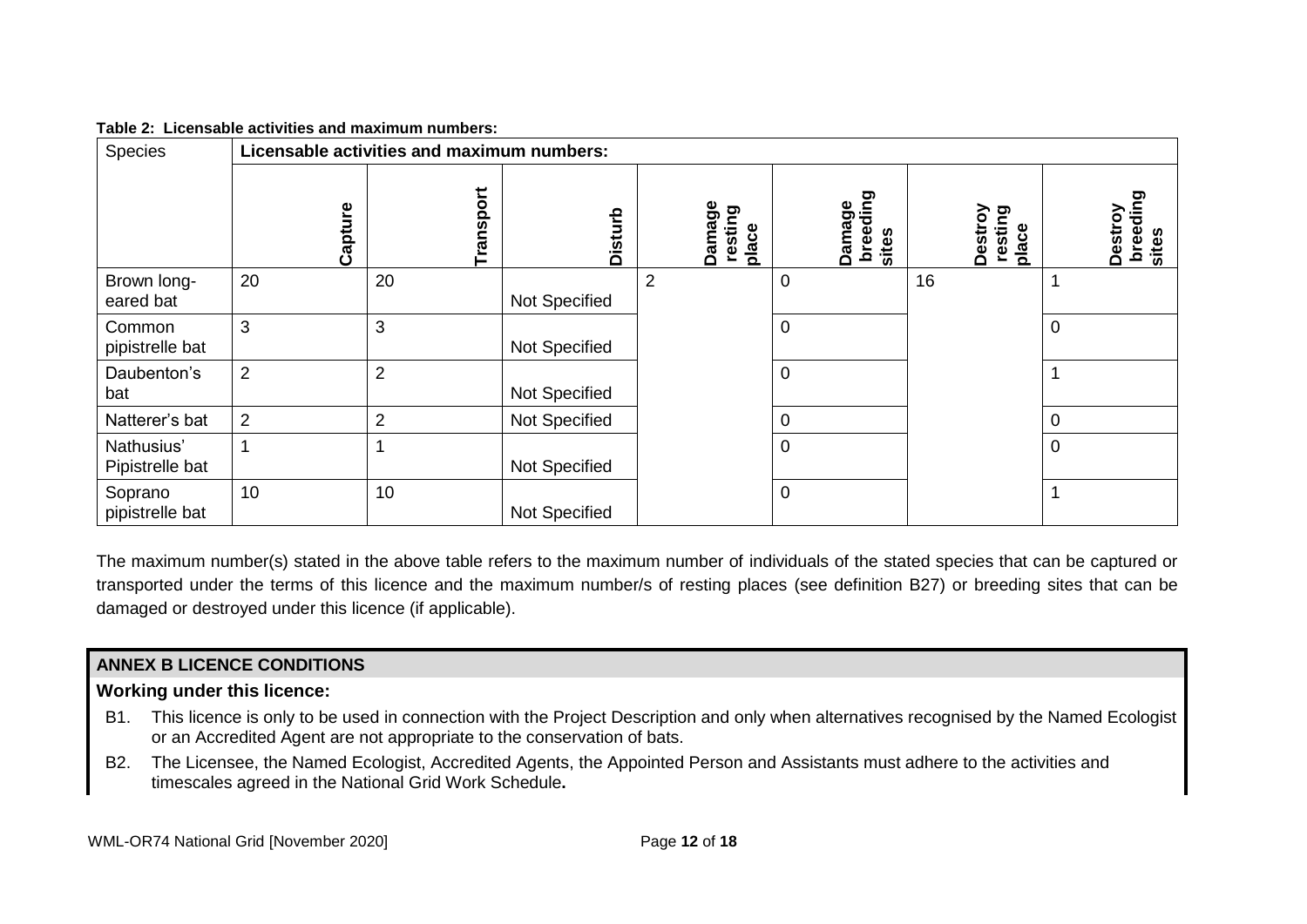B3. The Named Ecologist or an Accredited Agent must ensure that all those involved with the licensed works understand by way of a 'tool box talk' that bats are present; the legislation relating to bats; measures that will be used to protect them; good working practices; licensed activities and what to do should bats be found. This information must be provided before any licensed works commence on site. A written record that this has been undertaken, and that it covers the above points, must be kept by the Named Ecologist or Accredited Agent and made available to Natural England or any police officer on request.

## **Methodology:**

- B4. All relevant animal welfare legislation must be complied with at all times.
- B5. All works must be undertaken using best practice methodology to ensure minimal risk to bats. Persons acting under this licence must abide by the advice on excluding bats, handling bats and working in bat roosts in the most up to date edition of the *"Bat Mitigation Guidelines"* and the *"Bat Workers Manual"*. "*The Bat Survey - Good Practice Guidelines*" are available from the BCT website. You are expected to check whether this guidance has been updated and if so, to ensure that you act in accordance with the most up to date version. In addition to this:
	- a) The use of endoscopes, artificial light from torches, Destructive Search by Soft Demolition (see Definition in Annex Condition B28) temporary obstruction of roost access, temporary or permanent exclusion methods (including installation) and use of static hand held nets must only be undertaken or directly supervised by the Named Ecologist, or an Accredited Agent.
	- b) Where capture and/or handling of bats are necessary, only the Named Ecologist, Accredited Agent, or an Assistant may do so. Capture/handling/exclusion of bats must only be undertaken in conditions suitable for bats to be active.
	- c) Where bats are discovered and taken under this licence they must either be relocated to a suitable roost for the species, or where bats are held this must be done safely and bats released on site at dusk in, or adjacent to, suitable foraging/ commuting habitat in safe areas within or directly adjacent to the pre-works habitat. Where a bat is unexpectedly discovered in adverse weather conditions, condition B14 must be followed.
	- d) Endoscopes and hand held nets are only to be used to assist with the locating and capture of bats.
	- e) Temporary and permanent exclusion must be carried out using techniques specified in the most up to date edition of the '*Bat Workers Manual*'. If one-way exclusion devices are to be used, each device must remain in position for a period of at least 5 consecutive days/ nights throughout a spell of suitable weather conditions, or longer until these conditions prevail.
	- f) Prior to destructive works, an inspection using torches and/or an endoscope must be performed internally to search for the presence of bats. If any bat species covered by this licence is found and is accessible, each will be captured by gloved hand or hand-held net, given a health check and then each placed carefully inside a draw-string, calico cloth holding bag or similar for transport.
	- g) Following inspection and exclusion operations, the removal of any feature with bat roost potential, will be only performed by hand and under direct ecological supervision. Where applicable, materials will be removed carefully away and not rolled or sprung to avoid potential harm to bats. The undersides of materials will be checked by the Named Ecologist or Accredited Agent for bats that may be clung to them before removal.
- B6. For trees that are safe to climb and that possess Potential Roosts Features (PRFs) that can be accessed, pre-felling climbing inspections will be undertaken no more than three days prior to tree felling. For known roosts and PRFs consisting of cavities (or similar), Destructive Search by Soft Felling (see Definition in Annex Condition B28) will take place on the same day as the pre-felling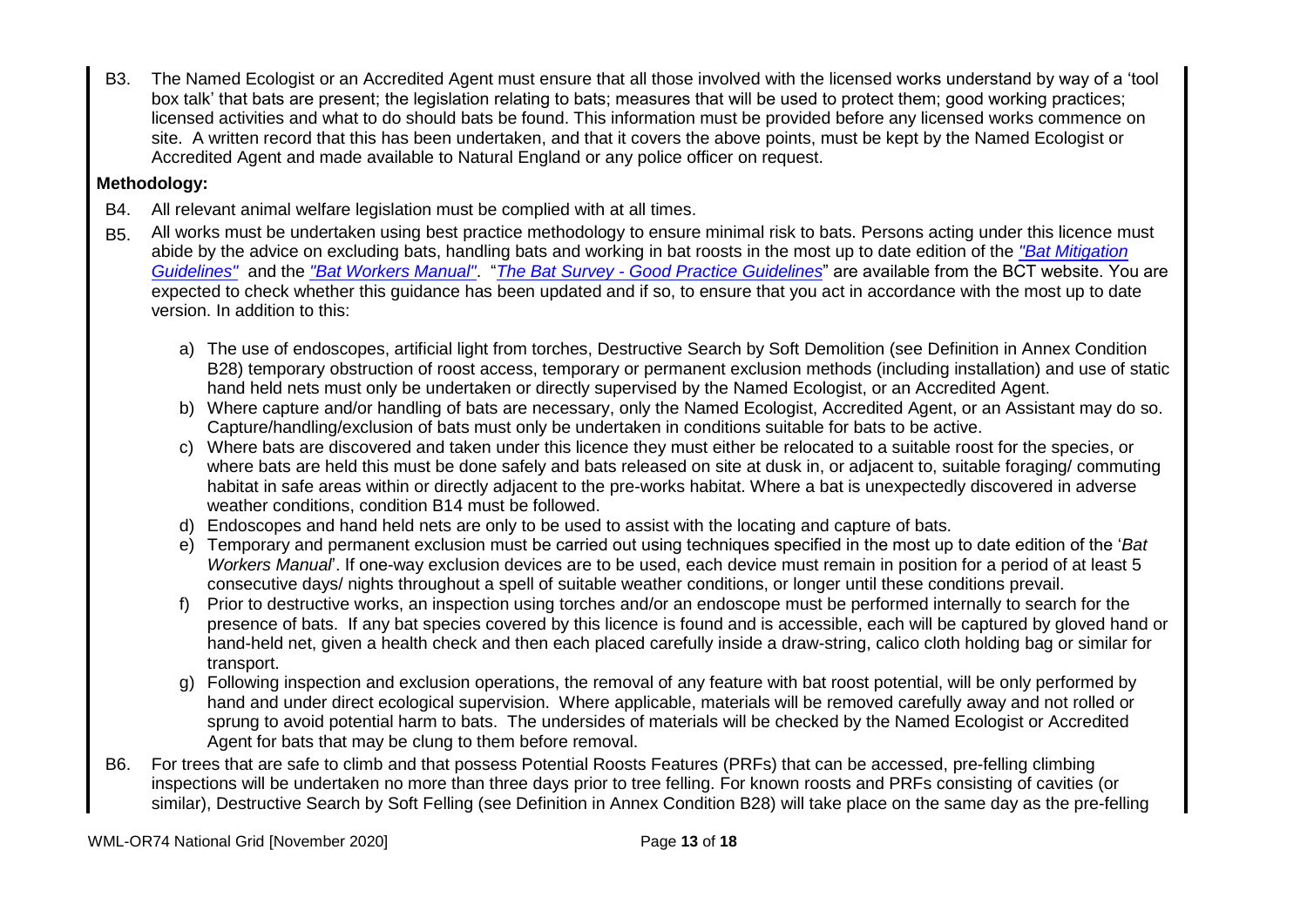inspection.

- B7. For PRFs confirmed as containing no bats, the PRF will be immediately felled or made unsuitable for bats. Materials used for soft blocking must be appropriate for intended purposed and not risk entrapping or capturing bats or other wildlife.
- B8. For PRFs that contain bats, bats will be removed in line with the procedures specified in Condition B5 above.
- B9. Should bats be discovered inside a tree and cannot be successfully captured due to the nature of the roost feature, climbers will withdraw. In this circumstance, during the active bat season (April-October), an emergence survey followed by dawn re-entry survey in suitable weather conditions will be undertaken in relation to the confirmed roost (using infrared (IR) cameras) to identify when bats have left the roost and not re-entered. This will be followed by tree climbing and soft blocking of the roost prior to felling. If tree climbing is not possible the tree must undergo a Destructive Search by Soft Felling (see Definition in Annex Condition B28).

## **Impacts**:

B10. Disturbance of bats and damage and/or destruction of bat roosts will be limited to those trees shown on the National Grid Bat Impacts Maps.

## **Undertaking works on roosts under this licence:**

- B11. A written record must be kept of capture and exclusion efforts undertaken, including weather conditions (including over-night minimum temperature and rainfall), numbers and species of bats captured/taken and duration of exclusion process.
- B12. Destructive Searches by soft felling (see Definition in Annex Condition B28) may only be carried out when it is dry and mild and after temperatures have not dropped below 8°C for 4 days.
- B13. Licensable activities impacting satellite, maternity and hibernation roosts (see Definitions at Condition B27) must not be undertaken while the roost is in use for these purposes. Where the roosts are excluded ahead of seasonal use, appropriate compensation (if required) must be in place and available for use prior to exclusions taking place.
- B14. If individual bats are discovered unexpectedly, including during periods of adverse weather, then the following steps must be taken:
	- a. Works to that building/structure must stop immediately. If the Named Ecologist or an Accredited Agent is not on site, he/she must be contacted immediately to attend the site.
	- b. Do not expose the bat or cause it to fly out of the roost on its own accord.
	- c. The bat must only be handled by the Named Ecologist or an Accredited Agent unless it is in immediate danger. The bat must be carefully placed in a lidded ventilated box with a piece of clean cloth and a small shallow container with some water. The box must be kept in a safe, quiet location.
	- d. Care must be taken to avoid rousing the bat during transfer to a suitable location which may be a suitable hibernation box or other alternative roost constructed, providing a safe, quiet environment with stable, suitable temperature and relatively high humidity, safe from further disturbance.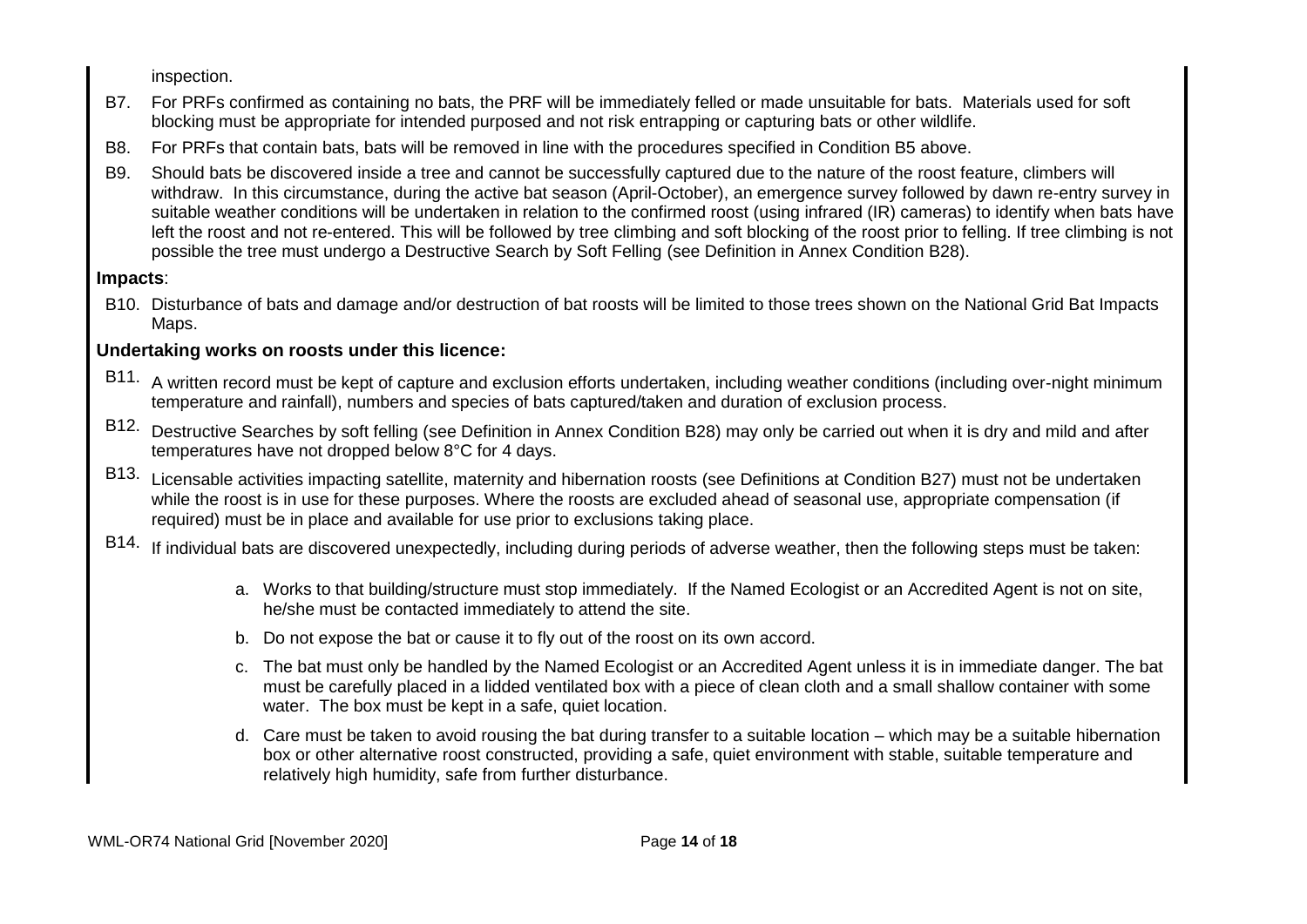- e. The Named Ecologist must re-assess the structure and determine whether works can continue under this licence, or whether a modification to the licence is required before works re-commence. A written record must be kept of this decision and made available to Natural England or any police officer on request. This incident must also be reported on the licence return form.
- f. Any underweight or injured bats must be taken into temporary care by an experienced bat carer and looked after until such time that the bat can be transferred to a suitable replacement roost at the same site, or weather conditions are suitable for release at the same site.
- B15. Natural England must be notified in writing, to HS2wildlifelicensing@naturalengland.org.uk, within the relevant period identified in Table 3 below depending on the species and number of bats encountered.

#### **Table 3. Notification periods based on species and number encountered**

| <b>Species</b>         | Number of bats encountered per<br>roost | Notification period to NE | Number of bats encountered<br>per roost | Notification period to NE |
|------------------------|-----------------------------------------|---------------------------|-----------------------------------------|---------------------------|
| Nathusius' Pipistrelle | or more                                 | 48 hours                  | N/A                                     | N/A                       |
| Daubenton's            | Less than 5                             | within 5 working days     | 5 or more                               | 48 hours                  |
| Brown long-eared       | Less than 5                             | within 5 working days     | 5 or more                               | 48 hours                  |
| Natterer's             | Less than 5                             | within 5 working days     | 5 or more                               | 48 hours                  |
| Common Pipistrelle     | Less than 10                            | within 5 working days     | 10 or more                              | 48 hours                  |
| Soprano Pipistrelle    | Less than 10                            | within 5 working days     | 10 or more                              | 48 hours                  |

B16. Provision must be made for prompt assistance to deal with any injured bat. Any injured or dead bats must be reported to Natural England on the licence return form.

- B17. Mechanical Demolition (see Definition in Annex Condition B28) of a structure must only take place after the structure been declared free of bats by the Named Ecologist or Accredited Agent.
- B18. If individual bats are discovered unexpectedly, including during periods of adverse weather, then the following steps must be taken:
	- a. Works to that building/structure must stop immediately. If the Named Ecologist or an Accredited Agent is not on site, he/she must be contacted immediately to attend the site.
	- b. Do not expose the bat or cause it to fly out of the roost on its own accord.
	- c. The bat must only be handled by the Named Ecologist or an Accredited Agent unless it is in immediate danger. The bat must be carefully placed in a lidded ventilated box with a piece of clean cloth and a small shallow container with some water. The box must be kept in a safe, quiet location.
	- d. Care must be taken to avoid rousing the bat during transfer to a suitable location which may be a suitable hibernation box or other alternative roost constructed, providing a safe, quiet environment with stable, suitable temperature and relatively high humidity, safe from further disturbance.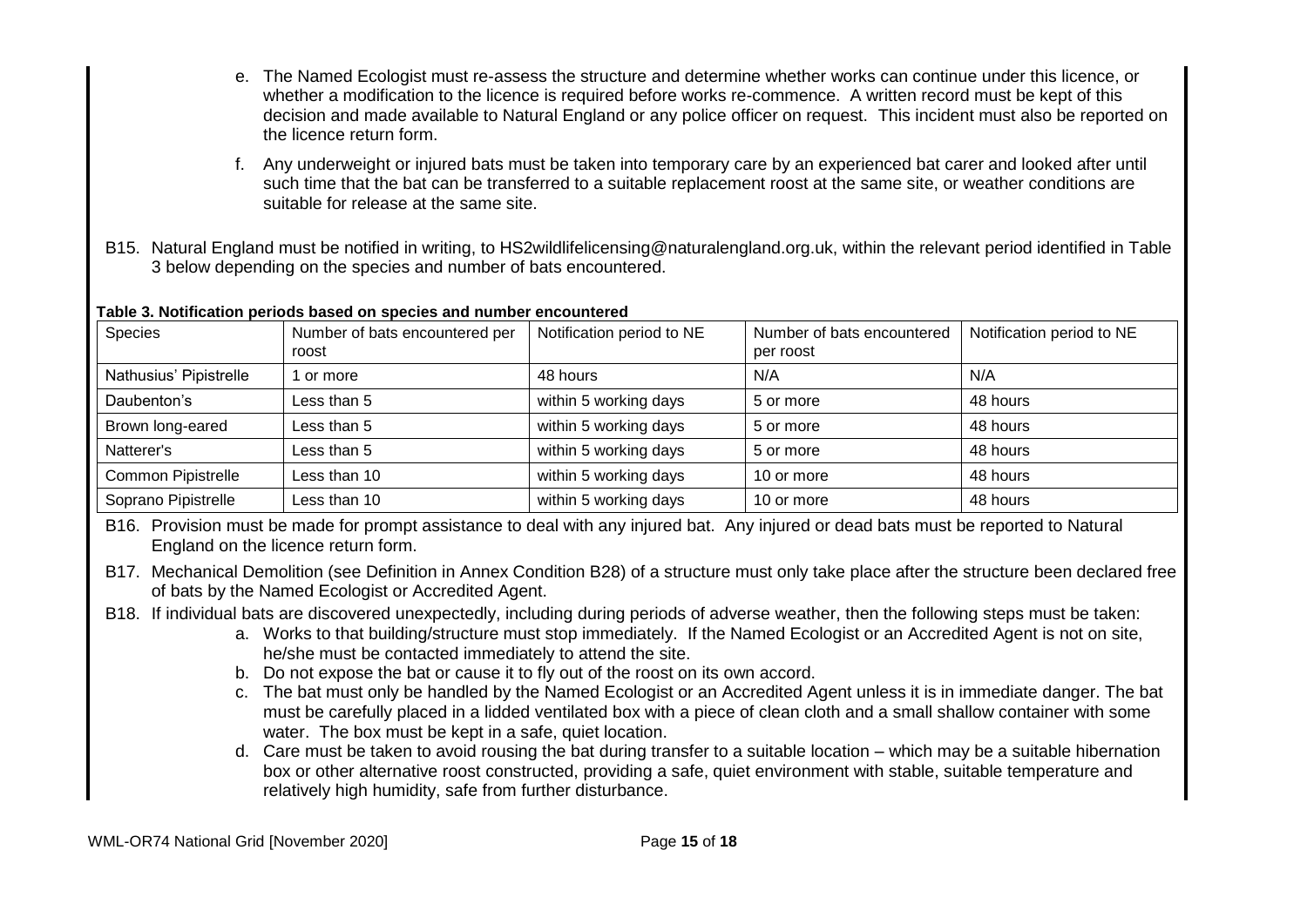- e. The Named Ecologist or an Accredited Agent must re-assess the structure and determine whether works can continue under this licence, or whether a modification to the licence is required before works re-commence. A written record must be kept of this decision and made available to Natural England or any police officer on request. This incident must also be reported on the licence return form.
- f. Any underweight or injured bats must be taken into temporary care by an experienced bat carer and looked after until such time that the bat can be transferred to a suitable replacement roost at the same site, or weather conditions are suitable for release at the same site.

## **Compensation and mitigation:**

- B19. All roost mitigation features as shown on Figure E3 must be erected or created in woodlands adjacent to the impacted areas under the direct supervision of the Named Ecologist or Accredited Agent
- B<sub>20</sub>. Bat roost mitigation features must be provided in accordance with the ratios set out in Table 4 below.

## **Table 4. Provision of bat roost mitigation features**

| <b>Roost feature type (Existing confirmed roost or Potential Roost)</b><br>Feature (PRF)) | Minimum replacement ratio<br>(roost mitigation feature: roost or tree lost) |
|-------------------------------------------------------------------------------------------|-----------------------------------------------------------------------------|
| Annex 2 species (any roost type)                                                          | 4:1 (4 roost mitigation features per confirmed roost)                       |
| Maternity / hibernation / mating roost (any species) or unknown                           | 4:1 (4 roost mitigation features per confirmed roost)                       |
| type roost                                                                                |                                                                             |
| Non-Annex 2 species (any roost other than maternity, mating or                            | 2:1 (2 roost mitigation features per confirmed roost)                       |
| hibernation)                                                                              |                                                                             |
| Trees classified as having 'High' PRFs                                                    | 3:1 (3 roost mitigation feature per tree with high PRFs)                    |

B<sub>21</sub>. A roost mitigation feature may comprise either a suitable bat box, an existing PRF on a felled tree which has been relocated to an adjacent enhancement area (i.e. a 'monolith' if laid on the ground or a 'totem' if stood upright within a pit) or a new 'veteranised' feature created within either a retained tree or on a felled and relocated monolith or totem.

## **Post-development site maintenance and habitat management requirements:**

- B22. Maintenance of bat boxes must comply with the HS2 Technical Standard Ecological Monitoring Strategy (ECMS) (ref: HS2-HS2-EV-STR-000-000029 C01 dated October 2018).
- B23. In accordance with the Environmental Minimum Requirements (see Definitions) for HS2 Phase One, the licensee must submit to Natural England the Ecology Site Management Plan (ESMP) for Colne Valley 1EWO3-AEC-EV-REP-CS01\_CL01-011100 for 'Colne Valley Viaduct Wetlands' and all ESMPs applicable to the Licensed Area for review and approval, at draft stage and any future versions.

## **Post-development monitoring and reporting requirements:**

- B24. Post-impact bat population monitoring must be implemented, in accordance with section E4.2b of the National Grid Method Statement and E5b of the National Grid Work Schedule.
- B25. An annual monitoring report outlining the results of monitoring and an assessment of any significant impacts must be submitted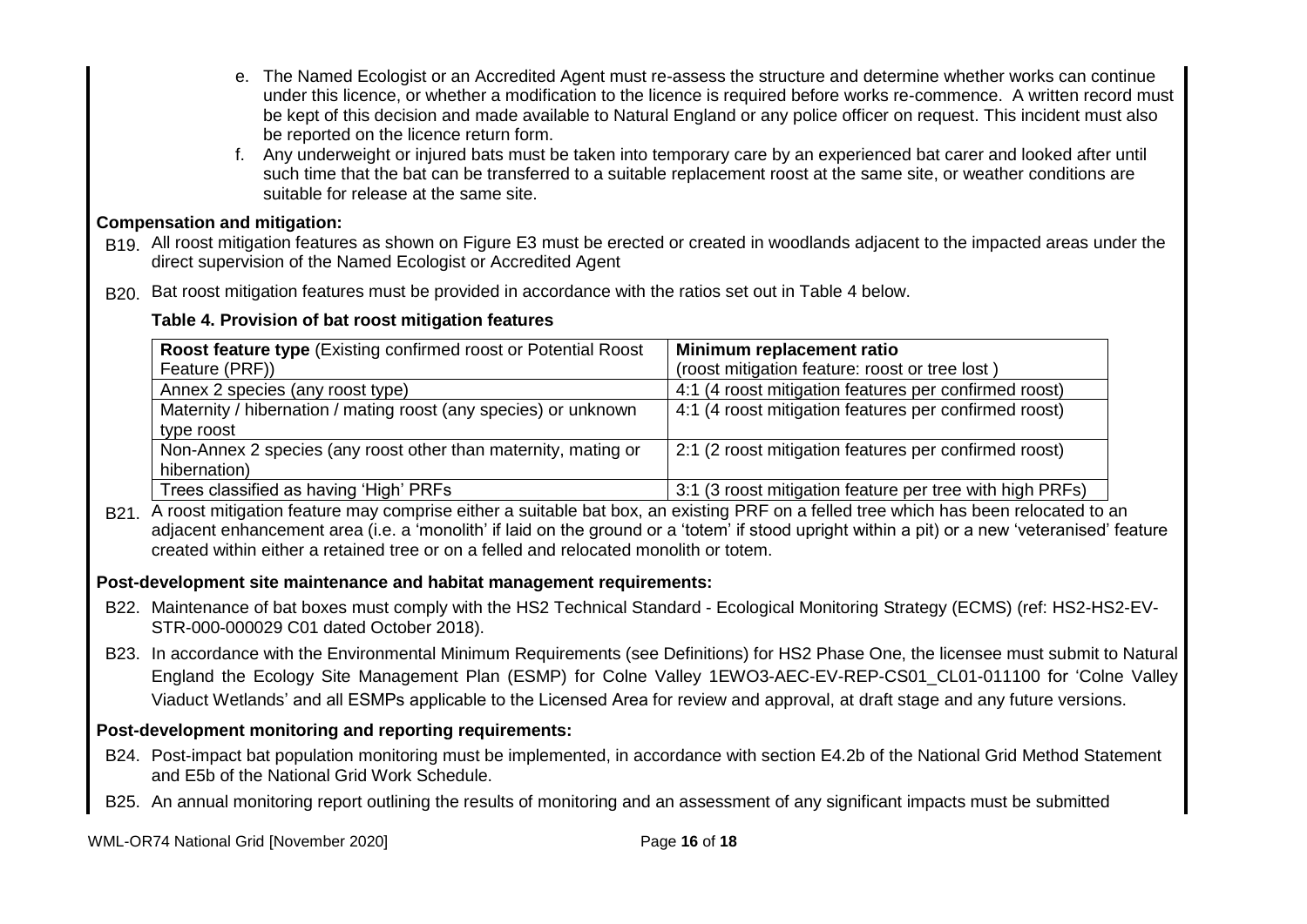annually to Natural England following the completion of all specified methods in each calendar year for the duration of monitoring works (see Condition 16 of the licence).

B26. It is a condition of this licence that the following reports are completed and returned to Natural England as specified: I. Report of action within 14 days (two weeks) after the expiry of the licence; II. Interim annual reports.

### **Definitions used in this annex:**

B27. For the purpose of this licence the following roost types are defined as:

- a. **Day roost**: a place where individual bats, or small groups of males, rest or shelter in the day but are rarely found by night in the summer.
- b. **Night roost**: a place where bats rest or shelter in the night but are rarely found in the day. May be used by a single individual on occasion or it could be used regularly by the whole colony.
- c. **Feeding roost**: a place where individual bats or a few individuals feed during the night but are rarely present by day.
- d. **Transitional / occasional roost**: used by a few individuals or occasionally small groups for generally short periods of time on waking from hibernation or in the period prior to hibernation.
- e. **Maternity roost**: where female bats give birth and raise their young to independence.
- f. **Satellite roost**: an alternative roost found in close proximity to the main nursery colony used by a few individual breeding females or small groups of breeding females throughout the breeding season.
- g. **Hibernation roost**: where bats may be found individually or together during winter. They have a constant cool temperature and high humidity.
- **h. Potential Roost Feature (PRF):** features that bats could use for roosting. PRFs that may be used by bats are listed in The BCT Bat Surveys for Professional Ecologists: Good Practice Guidelines (3rd edition)
- **i. Resting Place:** A tree in which bats rest is defined as a resting place.
- B<sub>28</sub>. For the purpose of this licence the following licensed methods are defined as:
	- a. **Destructive Search by Soft Demolition:** the taking apart of a bat structure in a controlled and careful manner by hand, or in some instances with the assistance of hand-held tools and machinery, under direct ecological supervision. Only the Named Ecologist, Accredited Agent or Assistant may take any bats found.